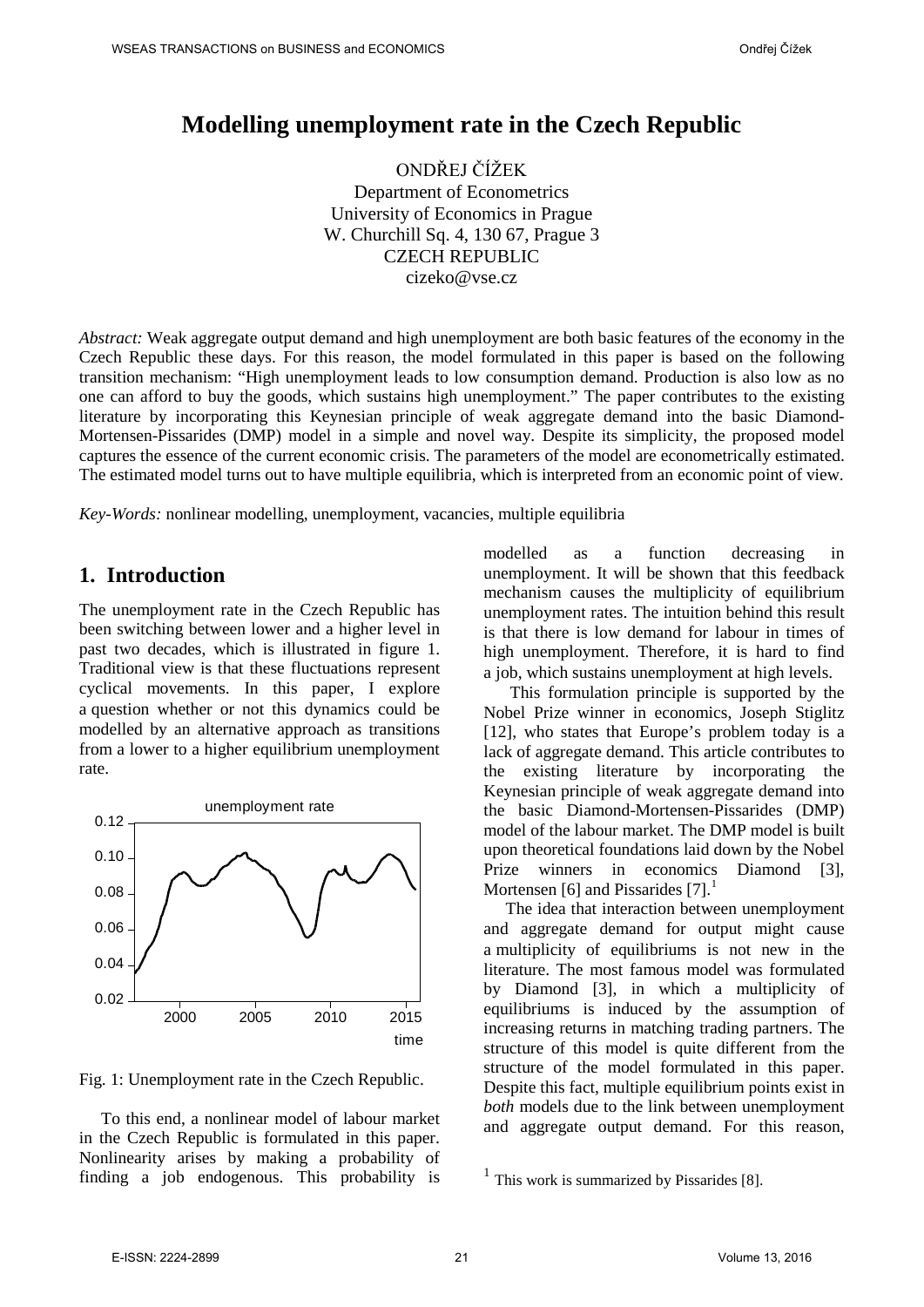a comparison of these two models will be briefly described as well. In another example, Kaplan, Menzio [\[5\]](#page-8-5) used the DMP modelling framework to show that the feedback between employment and product markets might generate multiple equilibria.<sup>[2](#page-0-1)</sup>

The structure of the paper is as follows. First of all, the model is formulated in chapter [2.](#page-1-0) In the next chapter [3,](#page-4-0) it is compared with the very well known Diamond [\[3\]](#page-8-1) model. Econometric estimation is described in chapter [4.](#page-5-0) After that, the estimated model is analysed in chapter [5,](#page-5-1) especially from a point of view of multiplicity of equilibria. In paragraph [6,](#page-7-0) economic consequences are discussed and the final chapter [7](#page-7-1) concludes.

### <span id="page-1-0"></span>**2. Model**

### <span id="page-1-1"></span>**2.1 Unemployment Dynamics**

Unemployment is modelled in a continuous time. As data are available only at discrete dates, Shimer's [\[11\]](#page-8-6) methodology is used to express the dynamics in discrete time

$$
U_{t+1} = \frac{s_t}{s_t + f_t} \cdot \left(1 - e^{-(s_t + f_t)}\right) \cdot L_t + e^{-(s_t + f_t)} \cdot U_t, \quad (1)
$$

where  $U_t$  is number of unemployed,  $L_t$  represent the labour force,  $s_t$  is separation rate and  $f_t$  is jobfinding rate.

The measurement of transition rates  $f_t$ ,  $s_t$  is also based on Shimer's [\[11\]](#page-8-6) methodology. According to his evidence, there are substantial fluctuations in job finding probability during business cycle frequencies, while separation probability is nearly acyclic. This suggests that, in order to understand fluctuations in unemployment, one must understand the fluctuations in job-finding probability. The formulation of the model presented in this paper is based upon this result. The emphasis will, therefore, be given to the model of job-finding probability.

#### <span id="page-1-2"></span>**2.2 Matching Function**

Standard Cobb-Douglas matching function is used to describes the formation of new relationships (matches) from the number of unemployed workers  $U_t$  and (unfilled) job vacancies  $V_t$ 

$$
M_{t} \equiv M(V_{t}, U_{t}) = A \cdot U_{t}^{\alpha} \cdot V_{t}^{1-\alpha}
$$
 (2)

where  $A > 0$ ,  $\alpha \in (0,1)$ .

The assumption of constant returns to scale is in line with most empirical work (see survey performed by Pissarides, Petrongolo [\[9\]\)](#page-8-7). Interpretation of this assumption is that the effectiveness of the matching process does not depend on the size of the labour market.

It will also be assumed that all unemployed workers *U*, have an equal sampling probability. The job-finding probability  $F<sub>i</sub>$  is then given by

$$
F_t = \frac{M_t}{U_t} = A \cdot \theta_t^{1-\alpha} \,, \tag{3}
$$

where  $\theta_t = \frac{V_t}{U}$ *t V U*  $\theta_t = \frac{V_t}{V}$  denotes the market tightness.

The corresponding job finding rate is

$$
f_t = -\ln\left(1 - F_t\right). \tag{4}
$$

The job-filling probability is given by

$$
Q_{t} \equiv \frac{M_{t}}{V_{t}} = A \cdot \theta_{t}^{-\alpha} = \frac{F_{t}}{\theta_{t}}.
$$
 (5)

#### **2.3 Job creation in the basic DMP model**

Concepts described in previous two subchapters [2.1](#page-1-1) and [2.2](#page-1-2) are frequently used in the standard DMP model. The DMP model is closed by a free entry assumption. Under this condition, vacancies are created at a flow cost of *C* per period until they yield a zero profit. This can be described by the following condition

$$
C = Q_{t} \cdot J_{t} . \tag{6}
$$

where  $J_t$  is the present discounted value of a filled-

job in a representative firm. The expression  $Q_i \cdot J_i$ thus represents the expected profit from posting a vacancy, which is equated to the marginal cost *C* of posting a vacancy.

Assuming Cobb-Douglas matching function, the job filling probability  $Q_t$  can be substituted from (5) into (6), which yields

$$
V_t = U_t \cdot \left(\frac{A \cdot J_t}{C}\right)^{\frac{1}{\alpha}}.\tag{7}
$$

Given the number of unemployed, firms post more vacancies if the value of a filled job  $J_t$  is

<span id="page-1-3"></span> $<sup>2</sup>$  Kaplan, Menzio [\[5\]](#page-8-5) also briefly discuss literature on</sup> multiple equilibria in the DMP modelling framework and summarizes various factors that may lead to the existence of multiple equilibria.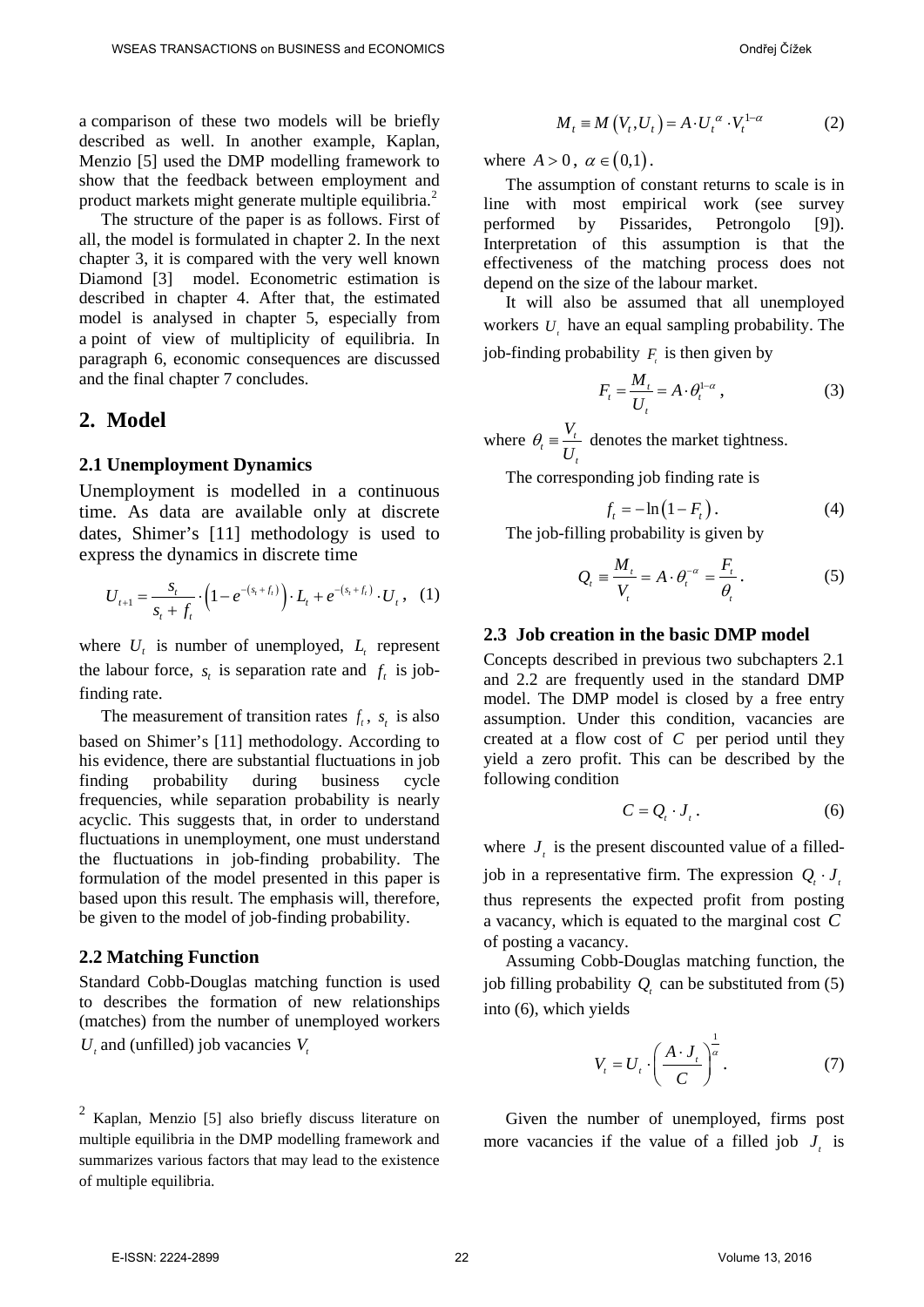higher. However, the situation is complicated, as  $J<sub>r</sub>$ also depends on  $V_t$  and  $U_t$ .

The value of a job  $J<sub>1</sub>$  is determined by the asset-pricing equation. The basic idea is as follows:<sup>[3](#page-1-3)</sup> Once a representative worker find a job, they produce  $y^s$ of a single homogenous good each period, for which they are paid a wage *w*. The company profit in a given period is therefore  $y^s - w$ . Production is supposed to last in future periods until the job is destroyed, which is modelled by a job destruction rate *s* . Future profits are discounted by interest rate *r* . The application of the asset pricing theory in this basic setup leads to

$$
J = \frac{y^s - w}{s + r}.
$$
 (8)

This equation captures the basic idea for modelling job vacancies in the DMP framework. It claims that the value of a job is higher (and thus firms post more vacancies) when the marginal product of labour is high relative to the wage. The marginal product of labour, nonetheless, depends on unemployment *U* and the wage depends on unemployment *U* as well as vacancies *V* .

For later comparison with my own model, I will briefly summarize the effects of unemployment on the number of vacancies posted by firms in the DMP model. The dependence of the wage and marginal product of labour on unemployment *U* and on vacancies *V* will become apparent.

Firstly, a high unemployment *U* (compared to the number of vacancies  $V$ ) tends to decrease wages *w*, because workers are in a weaker bargaining position. Lower wages means higher profits and the increased value of a job *J* , which encourages firms to create more vacancies *V* .

Secondly, an increase in the number of unemployed workers is supposed to lead to higher marginal labour productivity because of the diminishing returns in production. As a consequence, profits from employing additional workers are increased, which leads to more vacancies posted by the firms.

Finally, an increase in unemployment leads to the higher availability of labour. For this reason, firms have a higher probability of filling a vacancy *Q* . Therefore, there is also a higher expected profit from posting a vacancy  $Q \cdot J$ . The result again is more vacancies *V* posted by the firms.

For convenience, these transmission mechanisms can be summarized as follows:



| $ \uparrow\>$ unemployment $\rightarrow\>$                                                   |      |
|----------------------------------------------------------------------------------------------|------|
| $\rightarrow$ $\uparrow$ marginal labour productivity $\rightarrow$                          | (10) |
| $\Rightarrow$ $\uparrow$ firm's profit $\rightarrow$ $\uparrow$ value of a job $\rightarrow$ |      |
| $\rightarrow \uparrow$ vacancies                                                             |      |
|                                                                                              |      |
|                                                                                              |      |

| $ \uparrow\>$ unemployment $\rightarrow\>$                              |      |
|-------------------------------------------------------------------------|------|
| $\rightarrow \uparrow$ availability of labor $\rightarrow$              |      |
| $\rightarrow$ $\uparrow$ probability of filling a vacancy $\rightarrow$ | (11) |
| $\rightarrow \uparrow$ vacancies                                        |      |

These transmission mechanisms describe the optimal behaviour of firms as well as workers, which is derived from microeconomic optimizations in the DMP framework. In a diagrammatic analysis, this optimal behaviour is traced by the vacancy supply (VS) curve. In an unemployment-vacancies plane, this curve slopes upwards because the rise in unemployment leads to more vacancies. VS curve is an analogy to the traditional labour demand curve.

### **2.4 Job creation in the presented model**

The basic DMP framework summarized in the previous subchapter will be modified in this paper by introducing the Keynesian principle of weak output demand. The value of a job  $J_i$  is not evaluated on the basis of the current and expected future production  $y^s$  as in relation (8). The current and expected firm's future profits will instead be determined by the current and expected future sales. This modelling presumption is based on the fact that, in reality, firms typically do not have problems producing output.

The problem is to find customers, who will buy the products, which applies particularly in times of economic crisis. The production of a firm is constrained by demand and, for this reason, the relation (8) is modified as follows:

<span id="page-2-0"></span> $3$  For notational simplicity, the time subscript will be omitted for a moment.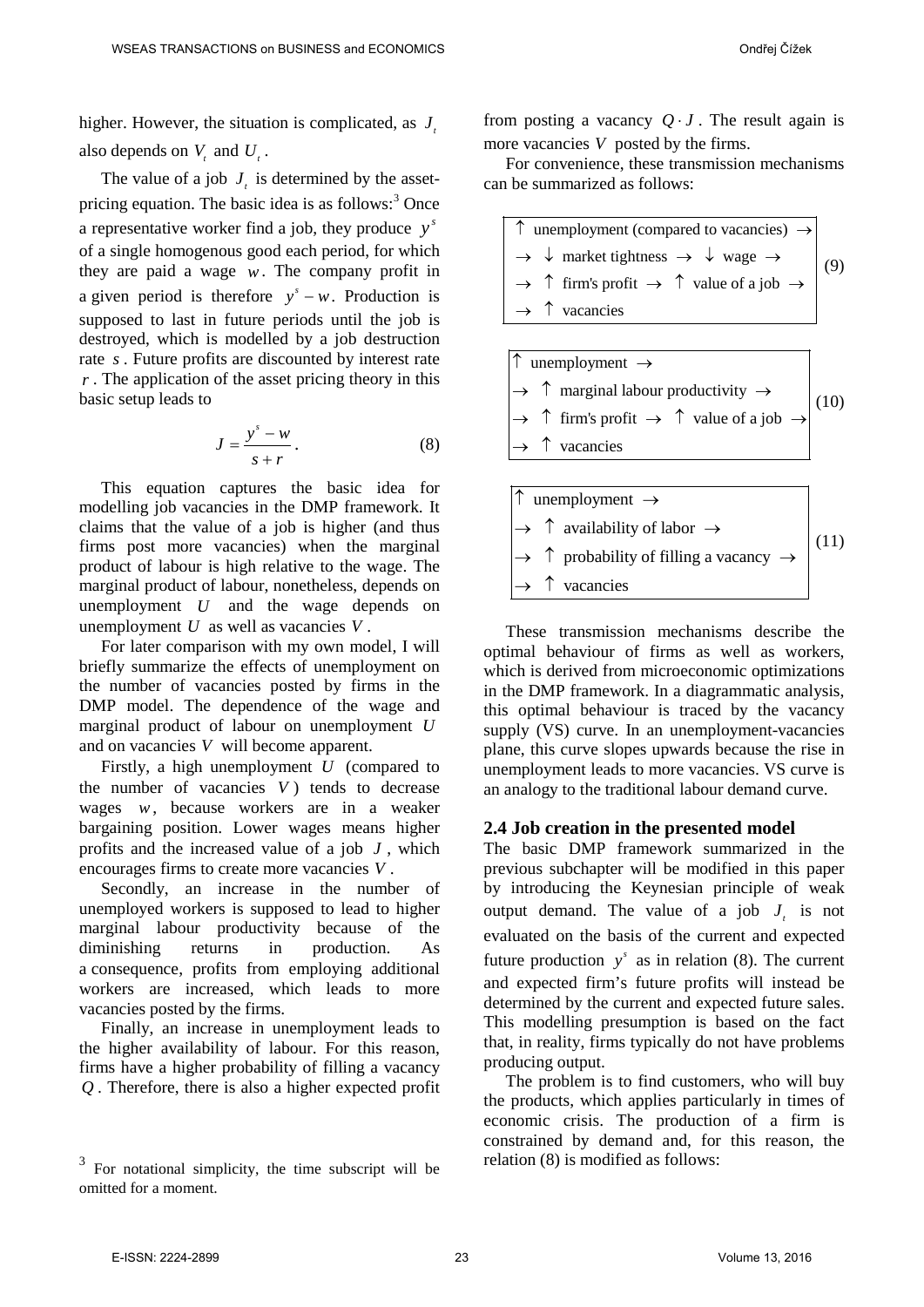$$
J_{t} = \frac{p(Y_{t}^{d}, Y_{t+1|t}^{d}, Y_{t+2|t}^{d}, \dots) \cdot y^{s} - w}{s + r}.
$$
 (12)

where  $p(\bullet) \in (0,1)$  represents a probability that an output produced will be sold,  $Y_t^d$  is the (real) aggregate demand in the period *t*,  $Y_{t+k|t}^d$  is the aggregate demand for the period  $t + k$ , which is expected in the current period *t* .

For simplicity, I assume that  $y^s$ , w, s and r from the equation (12) are constant over time. The assumption of a constant  $y^s$  reflects the Keynesian view that the supply-side of an economy does not play a crucial role in explaining the current economic crisis. Similarly, the separation rate *s* does not play an important role in explaining the rise in unemployment in the Czech Republic during the current economic crisis (Shimer [\[8\]\)](#page-8-6). The interest rate *r* has been low and stable since the beginning of the crisis. For these reasons, the separation rate and the interest rate are both regarded as constants.

There are two basic modelling issues in the DMP framework. The first is how workers and firms come together and the second is how they determine wages. It should be stressed here that the issue of determining a wage will not be modelled in this paper. I make an assumption of constant wages, which is definitely an important simplification. Nonetheless, it can be justified from an empirical as well as theoretical point of view.

There is a good deal of empirical literature dealing with sticky wages, which cannot be surveyed here. Bewley's [\[1\]](#page-8-8) book tackles the issue of wage rigidity from a novel methodological perspective and evidence is found to support various wage-stickiness theories.

Within the DMP modelling framework, a number of authors (e.g. Shimer [\[10\],](#page-8-9) Hall [\[4\]\)](#page-8-10) emphasized that the basic DMP model has difficulty accounting for the volatile behaviour of labour market activity through the business cycle, at least for standard calibration of parameters. Shimer [\[10\]](#page-8-9) showed that replacing the Nash bargaining solution with a fixed wage dramatically increases the variability of unemployment and vacancies.

The probability  $p(Y_t^d, Y_{t+1|t}^d, Y_{t+2|t}^d, \ldots)$  is the only variable that is not considered constant over time in the relation (12). This probability could be viewed as a function, which is increasing in aggregate demand. For this reason, the value of a job is viewed as an increasing function of total output demand

$$
J_{t} = J\left(Y_{t}^{d}, Y_{t+1|t}^{d}, Y_{t+2|t}^{d}, \ldots\right).
$$
 (13)

The current and future expected domestic demand  $Y_t^d$ ,  $Y_{t+1|t}^d$ ,  $Y_{t+2|t}^d$ ,... is determined by current as well as past levels of total income. Since total aggregate income is negatively correlated with the current as well as past unemployment  $U_t$ ,  $U_{t-1}$ ,  $U_{t-2}$ , ...., there should be a negative relationship between  $Y_t^d$ ,  $Y_{t+1|t}^d$ ,  $Y_{t+2|t}^d$ , ... and the current as well as lagged values of unemployment  $U_t$ ,  $U_{t-1}$ ,  $U_{t-2}$ , .... The value of a job can be viewed as a decreasing function of unemployment

$$
J_{t} = J(U_{t}, U_{t-1}, U_{t-2}, \dots). \tag{14}
$$

For simplicity, it will be assumed that only current unemployment  $U_t$  is relevant regressor

$$
J_{t} = J(U_{t}), \frac{\partial J}{\partial U_{t}} < 0.
$$
 (15)

Current income plays an important role in consumption decisions of households. This Keynesian argument was empirically confirmed by Campbell, Mankiw [\[2\].](#page-8-11) Nonetheless, this simplification does not play a crucial role in the presented model. Various versions of life-cycle hypotheses could thus be incorporated into the modelling framework used in this paper.

The transmission mechanism from unemployment  $U_t$ , to the value of a job  $J_t$  can be summarized as follows:

| $\uparrow$ unemployment $\rightarrow \downarrow$ total income $\rightarrow$     |        |
|---------------------------------------------------------------------------------|--------|
| $\rightarrow \downarrow$ domestic demand for products $\rightarrow$             | . (16) |
| $\rightarrow \downarrow$ firms' profits $\rightarrow \downarrow$ value of a job |        |

It is important to stress that the relation (15) is in striking contrast to the model of vacancies in the DMP model. Recalling the mechanisms (9)-(11), it is apparent that a rise in unemployment has exactly the opposite effect on the value of a job in the DMP model.

The effect of unemployment on vacancies is described by the function  $V(U_t)$ , which is obtained by substituting function  $(15)$  into the equation  $(7)$ 

$$
V(U_{i}) = U_{i} \cdot \left(\frac{A \cdot J(U_{i})}{C}\right)^{\frac{1}{\alpha}}.
$$
 (17)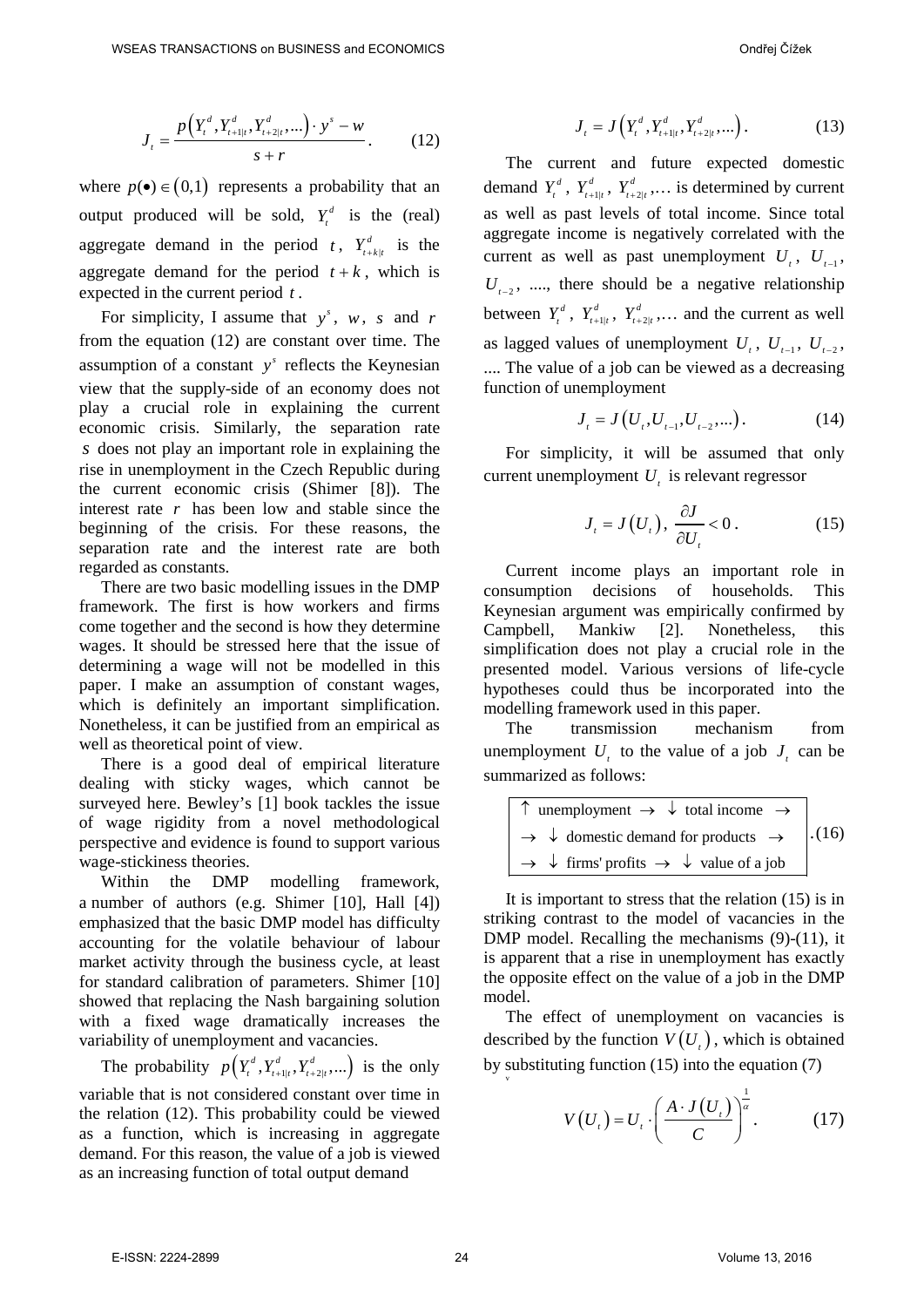Note that the effect of increased  $U_t$  is ambiguous. On the one hand, the first term  $U_t$ increases. On the other hand, the second term  $(A \cdot J(U_{t})/C)^{1/\alpha}$  is lowered. Nonetheless, market tightness  $\theta_t$  is not burdened with this ambiguity

$$
\theta(U_{i}) = \frac{V(U_{i})}{U_{i}} = \left(\frac{A \cdot J(U_{i})}{C}\right)^{\frac{1}{\alpha}}.
$$
 (18)

where  $\partial \theta / \partial U_t < 0$ .

The function  $J(\bullet)$  should be non-negative. Specifically, I assume the following partly linear functional form

$$
J(Ut) = \max (a^* - b^* \cdot u_t, \underline{J}). \qquad (19)
$$

where  $a^*$ ,  $b^*$ ,  $c^*$ ,  $J \ge 0$ .

Substituting (19) into (18) yields

$$
\theta(U_{i}) = \left[\max\left(a - b \cdot u_{i}, \ \underline{\theta}\right)\right]^{1/\alpha}.\tag{20}
$$

The relation (20) describes the process of creating jobs and is given in terms of market tightness.

# <span id="page-4-0"></span>**3. Comparison with the Diamond coconut model**

The basic ideas of the famous Diamond [\[3\]](#page-8-1) model will be briefly described here, in order to compare it with my own model.

Aggregate supply is determined by the arrival of production opportunities, which is modelled as a Poisson process with arrival rate *a* . Each opportunity brings *y* units of output and costs *c* . It is assumed that *y* is the same for all projects but that *c* varies with distribution *G* . Each opportunity is randomly drawn from *G* , with costs known before the decision on undertaking the project. It is assumed that only production opportunities with costs below  $c^*$  are undertaken.

The limiting value  $c^*$  is the only control variable in the model that is to be determined by optimization. Each project is undertaken instantly. It is further assumed that individuals cannot consume the products of their own investment but trade their own output for that produced by others. Moreover, individuals cannot undertake a production project if they have unsold produced output on hand. Thus individuals have 0 or *y* units for sale. The former

are looking for production opportunities and are referred to as unemployed. The latter are trying to sell their output and are referred to as employed.

Only the employed have purchasing power and represent an effective demand. Aggregate demand is determined by the arrival of potential trading partners, which is modelled for each individual as a Poisson process with arrival rate  $b(e)$ ,  $b' > 0$ , where *e* is the fraction of the population employed in trading. The assumption  $b' > 0$  represents increasing returns to scale in matching trading partners. The employment rate falls from each completed transaction, as a previously employed person becomes eligible to undertake a production opportunity and rises whenever a production opportunity is undertaken.

The dynamics of employment is given by

$$
\dot{e} = a \cdot (1 - e) \cdot G\left(c^*\right) - e \cdot b\left(e\right),\tag{21}
$$

Setting  $\dot{e} = 0$  in (21), it is easy to see that steadystate employment rate rises with  $c^*$ 

$$
\left. \frac{de}{dc^*} \right|_{\dot{e}=0} > 0 , \qquad (22)
$$

which shows that aggregate demand (measured as the number of traders *e* seeking to purchase) rises when the aggregate supply (measured by  $c^*$ ) is increased.

Diamond [\[3\]](#page-8-1) also showed the opposite relation

$$
\frac{dc^*}{de} > 0, \tag{23}
$$

which states that the aggregate supply (measured by  $c^*$ ) rises when the aggregate demand (measured by *e* ) is increased. The intuition behind this result can be described by the following mechanism

| $\uparrow$ employmet rate (e) $\rightarrow$       |  |
|---------------------------------------------------|--|
| $\rightarrow$ $\uparrow$ trading opportunities    |  |
| at the products market $\rightarrow$              |  |
| $\rightarrow$ $\uparrow$ profits from undertaking |  |
| a job opportunity $\rightarrow$                   |  |
| $\mathbf{c}^*$                                    |  |

Mechanism (24) is similar to that described in my own model by (16). The result (23) is in fact an analogy to the relation (15) in my model, according to which the value of a job is a decreasing function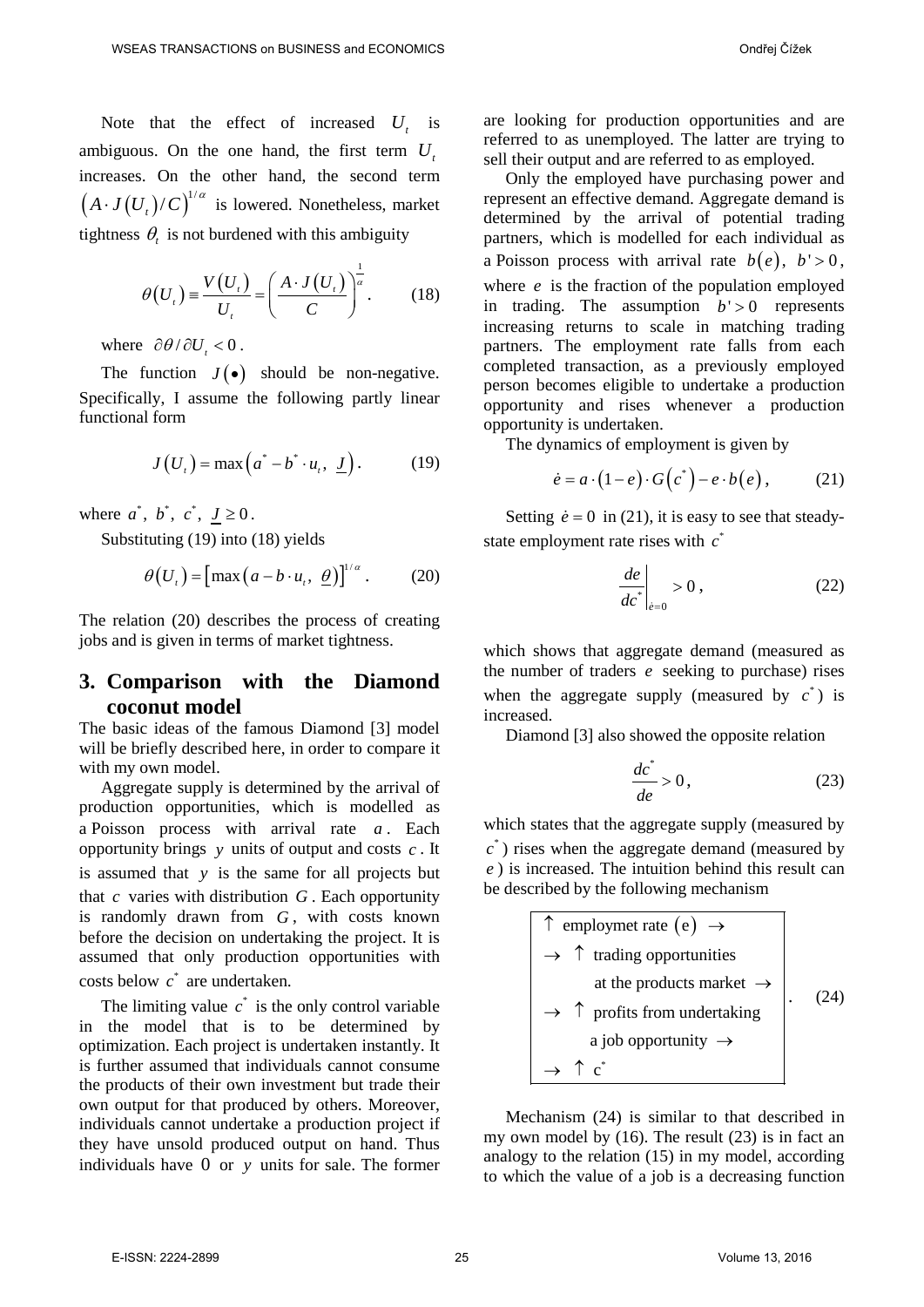of the number of unemployed ( $\partial J / \partial U$ , < 0). Using the symbol *e* to denote the number of employed workers, as in the Diamond model, the condition ∂*J* / ∂*U*, < 0 could be equivalently expressed as

$$
\frac{dJ}{de} > 0\,,\tag{25}
$$

from which the analogy to (23) becomes more apparent.

As Diamond [\[3\]](#page-8-1) explained, the result (23) might cause the existence of multiple equilibrium unemployment rates. My model is similar in this respect as the backward causality described by (20) is the reason for the existence of multiple equilibriums as well. This topic will be discussed in detail later in the chapter [5.](#page-5-1)

### <span id="page-5-0"></span>**4. Econometric Estimation**

Econometric estimation was performed using monthly data from the Czech Republic. All these data were collected from the official website of the Ministry of Labour and Social Affairs of the Czech Republic: [http://portal.mpsv.cz/sz/stat/nz/mes.](http://portal.mpsv.cz/sz/stat/nz/mes)

Job-finding probability  $F_i$  is measured by the Shimer's [\[11\]](#page-8-6) method. To apply this methodology, the series for the short-term unemployed persons<sup>[4](#page-2-0)</sup> was used.

Market tightness was calculated as  $\theta_t = V_t / U_t$ , where time series for  $V_t$  and  $U_t$  was directly obtained from the above mentioned website.

Firstly, the stochastic version of the regression (3) was estimated

$$
F_{t} = A \cdot \theta_{t}^{1-\alpha} \cdot e^{\varepsilon_{t}}, \qquad (26)
$$

where  $\varepsilon$ , is i.i.d. random error.

The estimation was performed by ordinary least squares (OLS) after log-linearization for the data ranging from 1997 M1 to 2015 M8. The results are as follows:<sup>[5](#page-5-2)</sup>

$$
\ln(\hat{F}_i) = -1.69 + (1 - 0.78) \cdot \ln(\theta_i), R^2 = 0.59 \cdot (27)
$$
  
(0.03) (0.01)

The estimate  $\hat{\alpha} = 0.78$  is in line with the results of other empirical studies, which are summarized by Pissarides, Petrongolo [\[9\]](#page-8-7) and according to which this parameter ranges from 0.2 to 0.8.

<span id="page-5-2"></span><sup>4</sup> The number of workers, whose unemployment has not exceeded one month.

<sup>5</sup> Standard errors of the estimated coefficients are indicated in parentheses below the parameters.

Secondly, the regression (20) was estimated in the following form

$$
\theta_t^{0.78} = a - b \cdot u_t + \eta_t, \qquad (28)
$$

where  $\eta$  is i.i.d. random error and 0.78 is the value of the estimated coefficient  $\hat{\alpha}$ .

The parameter  $\theta$  is not estimated econometrically. The lowest value of market tightness was attained was approximately equal to 0.06, which can be seen from figure 2. We definitively conclude that  $\theta \le 0.06$ . However, it is impossible to say anything more concerning the value of the  $\theta$  parameter on the basis of the historical data. For this reason, the value of the  $\theta$ parameter is not obtained using econometric techniques. Instead, various plausible values of this parameter will be taken into account and consequences to the model properties will be analysed.



Fig. 2: Market tightness in the Czech Republic.

The regression (28) was estimated by standard OLS for data ranging from 1997 M1 to 2015 M8 as follows:

$$
\hat{\theta}_{t}^{0.78} = \begin{array}{cc} 0.77 - 6.59 \cdot u_{t}, R^{2} = 0.74 \, . \\ (0.02) \quad (0.26) \end{array} \tag{29}
$$

### <span id="page-5-1"></span>**5. Equilibrium unemployment rates**

Under the assumption of constant labour force  $L = L$  and separation rate  $s = s$ , the equation (1) is slightly modified as follows:

$$
u_{t+1} = \frac{s}{s+f_t} \cdot \left(1 - e^{-(s+f_t)}\right) + e^{-(s+f_t)} \cdot u_t,
$$

where  $u_t = U_t / L$  is unemployment rate.

This equation implies that a stationary unemployment rate  $u_i = u$  satisfies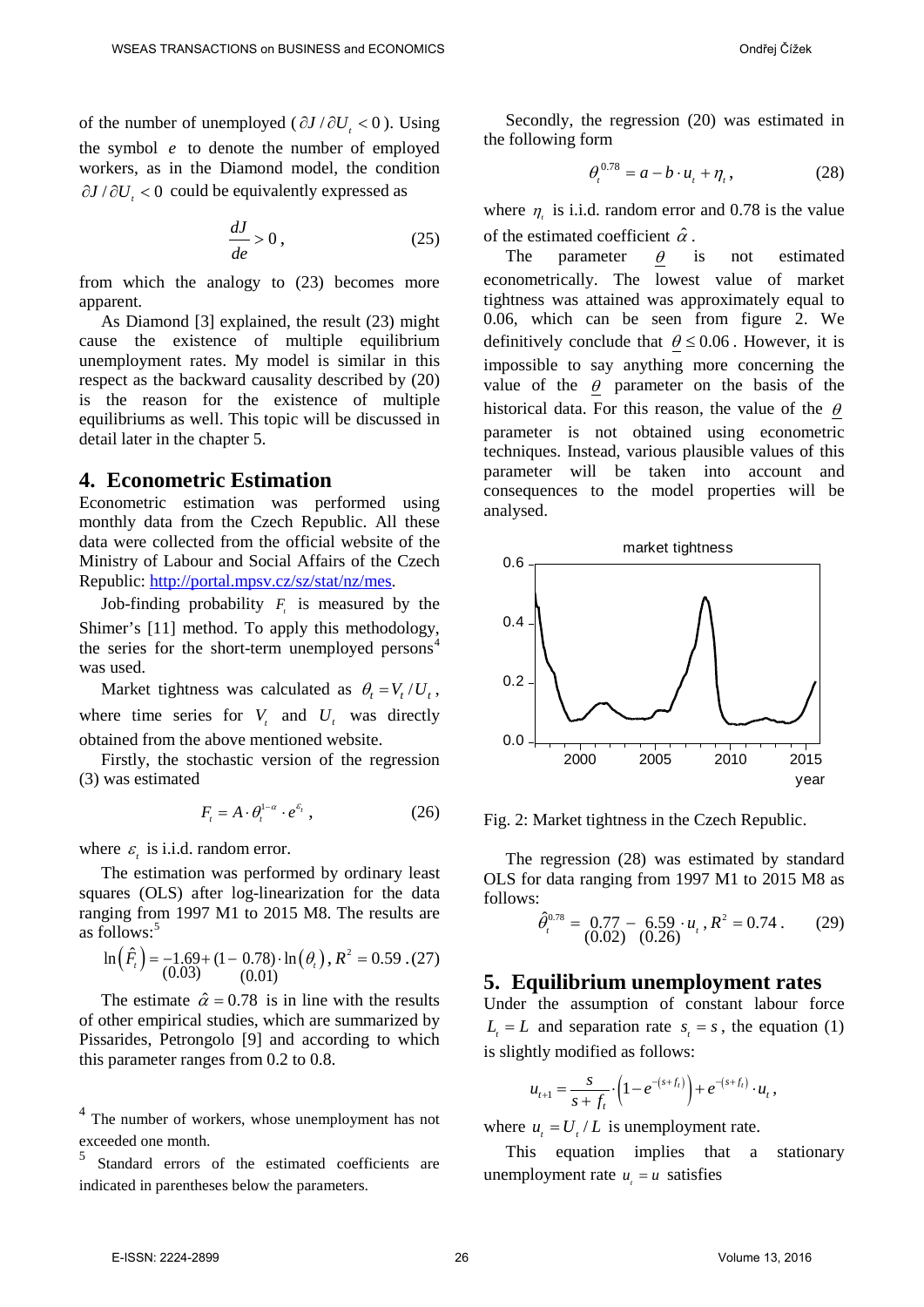$$
0 = \left(\frac{s}{s + f(u)} - u\right) \cdot \left(1 - e^{-(s + f(u))}\right), \quad (30)
$$

where  $s = 0.0105$  is the separation rate in 2015 M8 (the last date in the dataset) and  $f(u)$  indicates that a stationary value of *f* is a function of a stationary unemployment rate *u* .

In order to describe the function  $f(u)$  in more detail, let's start with the equilibrium value of market tightness, which is obtained from (29)

$$
\theta(u) = (0.77 - 6.59 \cdot u)^{1/0.78} \,. \tag{31}
$$

From now on, I will return to the specification (20), which yields a stationary value of market tightness in the following form

$$
\theta(u) = \max\{0.77 - 6.59 \cdot u, \underline{\theta}\}^{1/0.78}.
$$
 (32)

Different values of the lower bound  $\theta \ge 0$  will be discussed later in this section.

The probability of finding a job in a stationary state is obtained from (27)

$$
F(u) = e^{-1.69} \cdot \theta(u)^{1-0.78}
$$
 (33)

and the corresponding job-finding rate is

$$
f(u) = -\ln(1 - F(u)), \qquad (34)
$$

which defines the function  $f(\bullet)$  in equation (30).

Equation (30) is nonlinear, hence multiple solutions may exist. The expression on the right hand side of (30) is a function of the variable  $u$ , which will be denoted  $g(u)$ 

$$
g\left(u\right) \equiv \left(\frac{s}{s+f\left(u\right)}-u\right) \cdot \left(1-e^{-(s+f\left(u\right))}\right). \tag{35}
$$

The function  $g(u)$  calculated for various values of the lower boundary of market tightness  $\theta$  is depicted at the following figure



Fig. 3: Equilibrium unemployment rates for different values of the lower boundary of market tightness.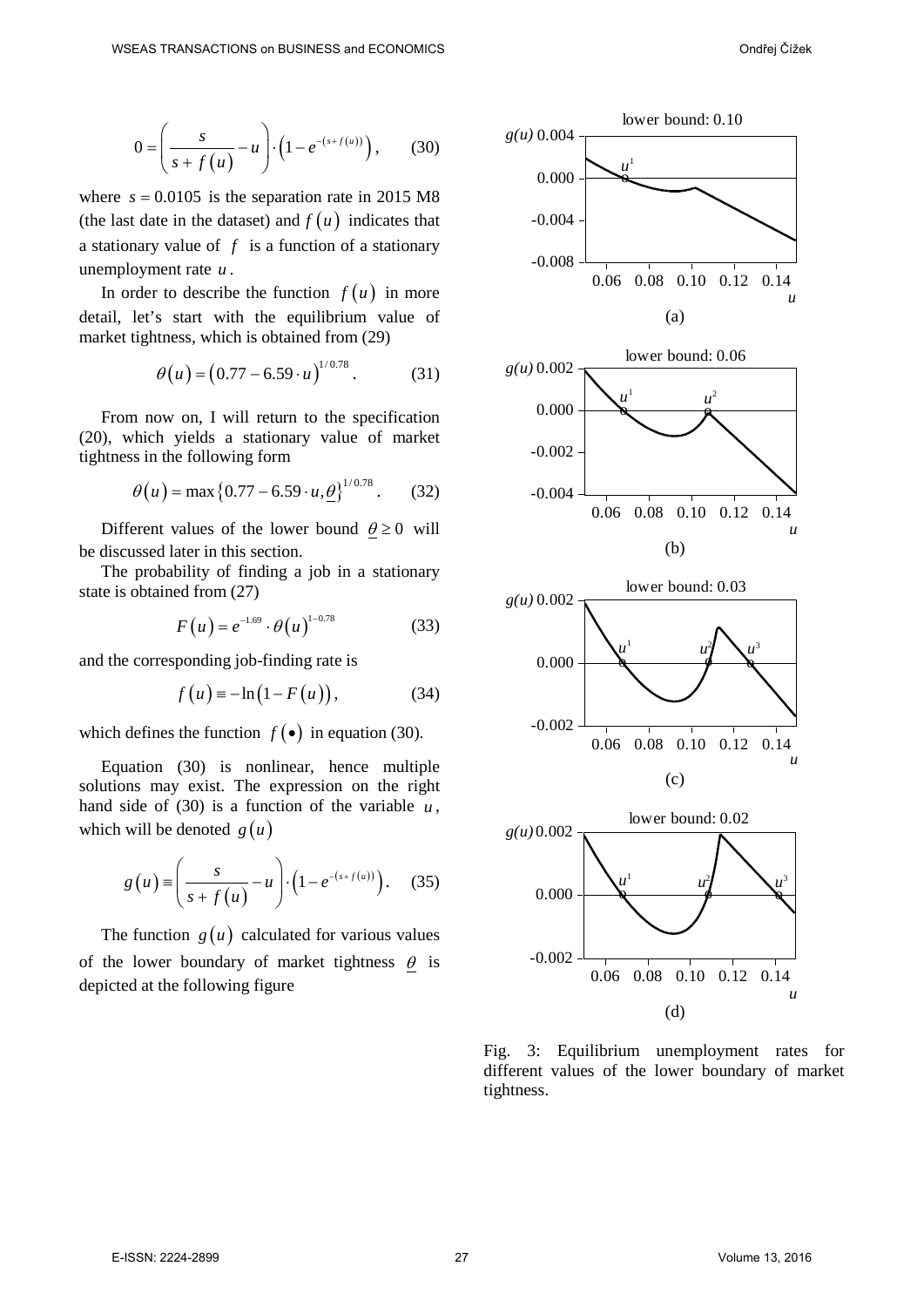In the graph (a), we can see that there is only one solution to the equation  $g(u) = 0$ . This means that the equilibrium unemployment rate is unique in this case and equals approximately to  $u^1 = 0.07$ . This equilibrium is stable, which follows immediately from the fact that the value  $g(u_t)$  can be interpreted as  $u_{t+1} - u_t$ .

Nonetheless, the lower bound on market tightness  $\theta = 0.10$  is not realistic. We already know from figure 2 that market tightness  $\theta$ , can attain a value as low as 0.06. When the lower bound is decreased to  $\theta = 0.06$ , there is also another equilibrium  $u^2 = 0.11$ . This equilibrium is semistable as unemployment rate *u* converges to it when  $u > u^2$ , but converges to  $u^1$  when  $u < u^2$ .

If the lower bound is further decreased to  $\theta = 0.03$ , there are three solutions to the equation  $g(u) = 0$ . Therefore, three equilibrium unemployment rates  $u^1 = 0.07$ ,  $u^2 = 0.11$  and  $u^3 = 0.13$  exist in this case. The equilibriums  $u^1$ and  $u^3$  are stable, while the equilibrium  $u^2$  is now unstable.

Decreasing the lower bound to  $\theta = 0.02$  does not change the equilibria  $u^1 = 0.07$ ,  $u^2 = 0.11$ . But the equilibrium  $u^3$  would now be  $u^3 = 0.14$ . If the lower bound is decreased even further to the value of zero, then the equilibria  $u^1 = 0.07$ ,  $u^2 = 0.11$  still would not change, but the equilibrium  $u^3$  would now be  $u^3 = 1$ .

## <span id="page-7-0"></span>**6. Economic Discussion**

Market tightness in the Czech Republic was 0.5 at the beginning of the economic crisis in 2008. There was a significant decrease in subsequent periods and was as low as 0.06 in 2010.

From these facts, it seems to me that the market tightness could quite easily fall even to a zero value. A multiple equilibrium model of the labour market is thus more suitable than a traditional model with unique equilibrium.

The existence of multiple equilibrium unemployment rates in my model can be explained by a less effective labour market during times of high unemployment. Firms open only a few vacancies during a recession (crisis) because demand for their output is low. For this reason, it is hard for unemployed workers to find jobs, which maintains unemployment at high levels.

Comparing figure 1 with figure 3 reveals that observed unemployment rate does not switch between equilibria  $u^1$ ,  $u^3$ . The reason is that the equilibrium  $u^3$  must be higher than  $u^2 = 0.11$ . But from figure 1, we can see that the observed unemployment rate has not exceeded the level of 0.10. Therefore, the dynamics of the observed unemployment rate could be equally well described by a traditional model with only one equilibrium. Nonetheless, the formulated model warns us that multiple equilibria exist and that the observed unemployment rate  $u_t$  might begin to converge to

the equilibrium  $u^3$  whenever  $u > u^2 = 0.11$ .

Note from figure 1 that the unemployment rate in the Czech Republic was approximately equal to 0.10 in 2013, which was very near to the unstable equilibrium  $u^2$ . The dynamics of the unemployment rate in 2014 and 2015 were thus unclear late in 2013. It is probably the case that a small negative shock could have caused the convergence to the equilibrium  $u^3$ . On the other hand, a positive shock might have led to convergence at the point  $u^1$ , which is what seems to have happened.

# <span id="page-7-1"></span>**7. Conclusion**

The important conclusion is the multiplicity of equilibrium unemployment rates for the econometrically estimated model. Specifically, there are two stable equilibrium points, provided that the number of unfilled vacancies (market tightness) is sufficiently low in times of high unemployment. The lower stable equilibrium unemployment rate attains a value of 0.07. The higher stable equilibrium emerges when market tightness is allowed to fall below a value of 0.06. The lower it is allowed to fall, the higher the second stable equilibrium. If the lower boundary for market tightness is 0.03 then a higher equilibrium would attain a value 0.13.

There is also an unstable equilibrium unemployment rate, which equals 0.11. The importance of this lies in the fact that the unemployment rate in the Czech Republic was 0.10 in 2013. The labour market in the Czech Republic was thus very close to unstable equilibrium. In such a situation, only a tiny negative shock could have caused the convergence to a higher ineffective stable equilibrium. Similarly, only a small positive shock might have led to the convergence to the